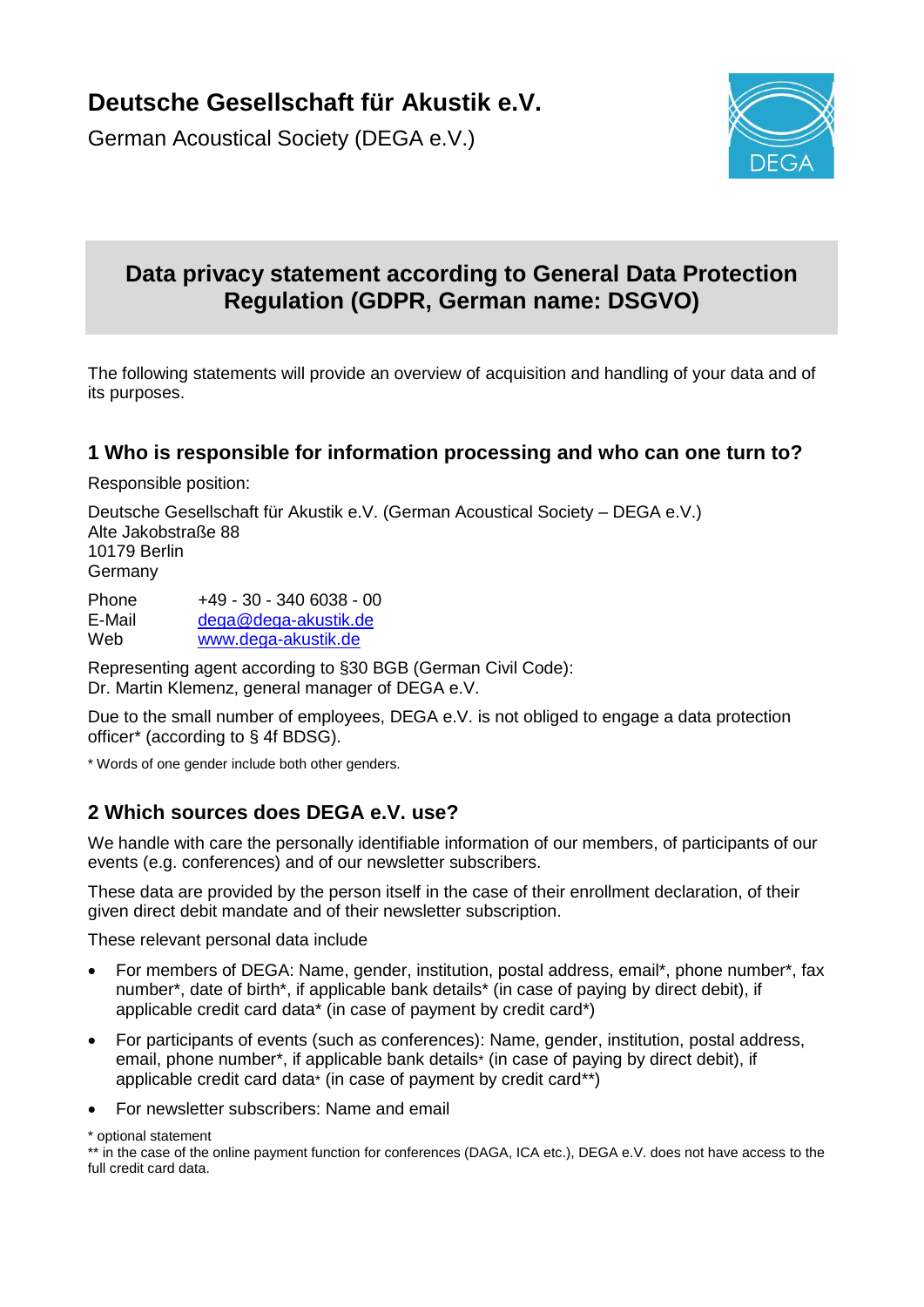## **3 For which cause do we handle personal data?**

We handle personally identifiable information in conformity with the regulations of the EU General Data Protection Regulation (GDPR, German: DSGVO) as well as the German Federal Data Protection Act (BDSG):

#### **a) To fulfill contractual obligation (Art. 6 Sect. 1b GDPR)**

Data processing takes place to ensure the rights and obligations of our members, of participants of our events and of our newsletter subscribers, such as:

- Payment of membership and conference fees
- Proper execution of events
- Transmission of publications (journals) and information (via newsletter or circular email)
- Proper execution of procedures regarding the law of associations (such as elections)

#### **b) In the context of purposes of legitimate interests (Art. 6 Sect. 1f GDPR)**

If occasion requires, we process data beyond the general fulfilment of contract in order to maintain legitimate interest of DEGA e.V, of members and of third parties:

- For members or interested parties of expert committees or professional groups of DEGA, we pass on the following data categories to the respective group conductor (for verification of voting rights at sessions etc.): Name, institution, email and postal address. The conductors of the corresponding committee or group commit themselves to not pass on this information to third parties and to delete the information by the end of the period of office.
- For participants of our events which are supervised by a local organizer, we pass on the following data categories to the respective organizer (for verification of participation eligibility etc.): Name, institution, email and postal address. The local organizers commit themselves to not pass on this information to third parties and to delete the information by the end of the period of the event.
- For participants who register for an event and are unable to attend (in case an event is fully booked or cancelled), we will inform them about similar upcoming events of the same topic.
- For members with expert knowledge in a certain scientific field, we reserve the right to recommend them as experts for respective requests and to pass on the necessary data to interested parties.
- Members of DEGA are informed via newsletter about specialized news, events, dates and activities. It is assumed that this information is of interest for members of DEGA.
- We inform participants of our events via circular email in case of additions and changes in program of the respective event. It is assumed that this information is of interest for these participants.

# **4 Who is the data passed on to?**

Within DEGA e.V., those members of staff who depend on the access to the data to ensure the contractual and legal obligations of DEGA, are provided with this access. In addition, service providers who have been installed by DEGA receive the necessary data for the purpose of the respective service. The service providers have commited themselves to ensure data protection.

These service providers are (continuation on next page):

Conforg.fr / Didier Cassereau (congress management software provider)

\_\_\_\_\_\_\_\_\_\_\_\_\_\_\_\_\_\_\_\_\_\_\_\_\_\_\_\_\_\_\_\_\_\_\_\_\_\_\_\_\_\_\_\_\_\_\_\_\_\_\_\_\_\_\_\_\_\_\_\_\_\_\_\_\_\_\_\_\_\_\_\_\_\_\_\_\_\_\_\_\_\_\_\_\_\_\_\_\_\_\_\_\_\_\_\_\_\_\_\_\_\_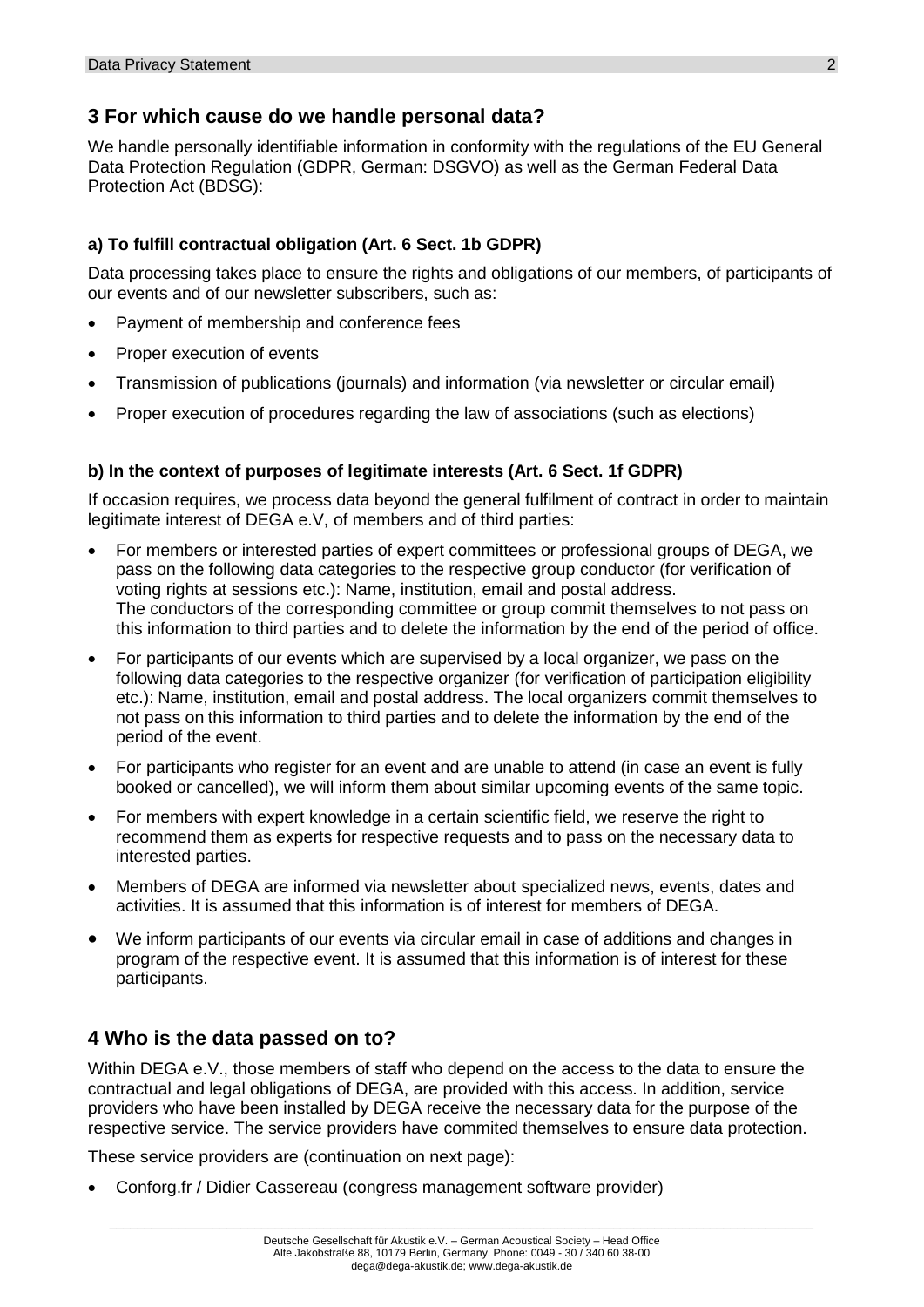- Oldenburgische Landesbank AG (in case of direct debit mandates, German bank)
- ConCardis GmbH / SIX Payment Services S.A. (in case of payment by credit card)
- European Acoustics Association (to provide online access to journal "Acta Acustica / Acustica", see item 5.)

Beyond these, we also pass on data to the conductors of expert committees or professional groups of DEGA (see item 3b), to local event organizers of DEGA events (see item 3b) and for expert enquiries (see item 3b).

Apart from the named bodies, personal data will not be passed on to other members of DEGA, nor to any third parties. A fully automated decision making according to Art. 22 GDPR is not taking place.

## **5 Is the data passed on to a third country or to an international organization?**

There is no transmission of personal data taking place to countries outside EU and the EEA by DEGA.

In the case of DEGA membership resignation, we are asked to pass on your name to the European umbrella association of acoustics (EAA – European Acoustics Association) in order to delete the data for online access to the journal "Acta Acustica / Acustica".

## **6 For which period of time will data be stored?**

We process and store personal data as long as it is essential to fulfil our contractual and legal obligations.

All data which are connected to a payment process (for membership or participation in an event) are stored, as law demands (§ 257 HGB), for the period of ten years after membership resignation and after the end of an event. According to this law, the data are stored until 31 December of the 10<sup>th</sup> year, after writing of the concerned annual report. In the case that data are not necessary to fulfil contractual or legal obligations, they will be deleted immediately\*.

For events which DEGA offers free of charge, data of participants is stored for up to three years after the event (for anonymised statistics and justification of state funding). It is deleted immediately after this period of time\*.

For members of DEGA, certain categories of data are stored permanently in the association archive of DEGA for the purpose of the association chronicle: Name, institution, postal address, date of birth (if stated), distinct honorary posts and awards. The basis for this storage is the legitimate interest of the association for documentation, for future honors and congratulations. Only the staff members of DEGA head office have access to these data. You have the option to object to this permanent storage according to art. 21 sect. 1 of GDPR.

In case of newsletter subscription cancellation, corresponding personal data are deleted immediately.

\* Exempt from this deletion are the authors and co-authors of conference papers, who provide their personal information themselves to the public within the scope of paper and manuscript submission, as they have a legitimate interest in the permanent publication and respective storage of this data.